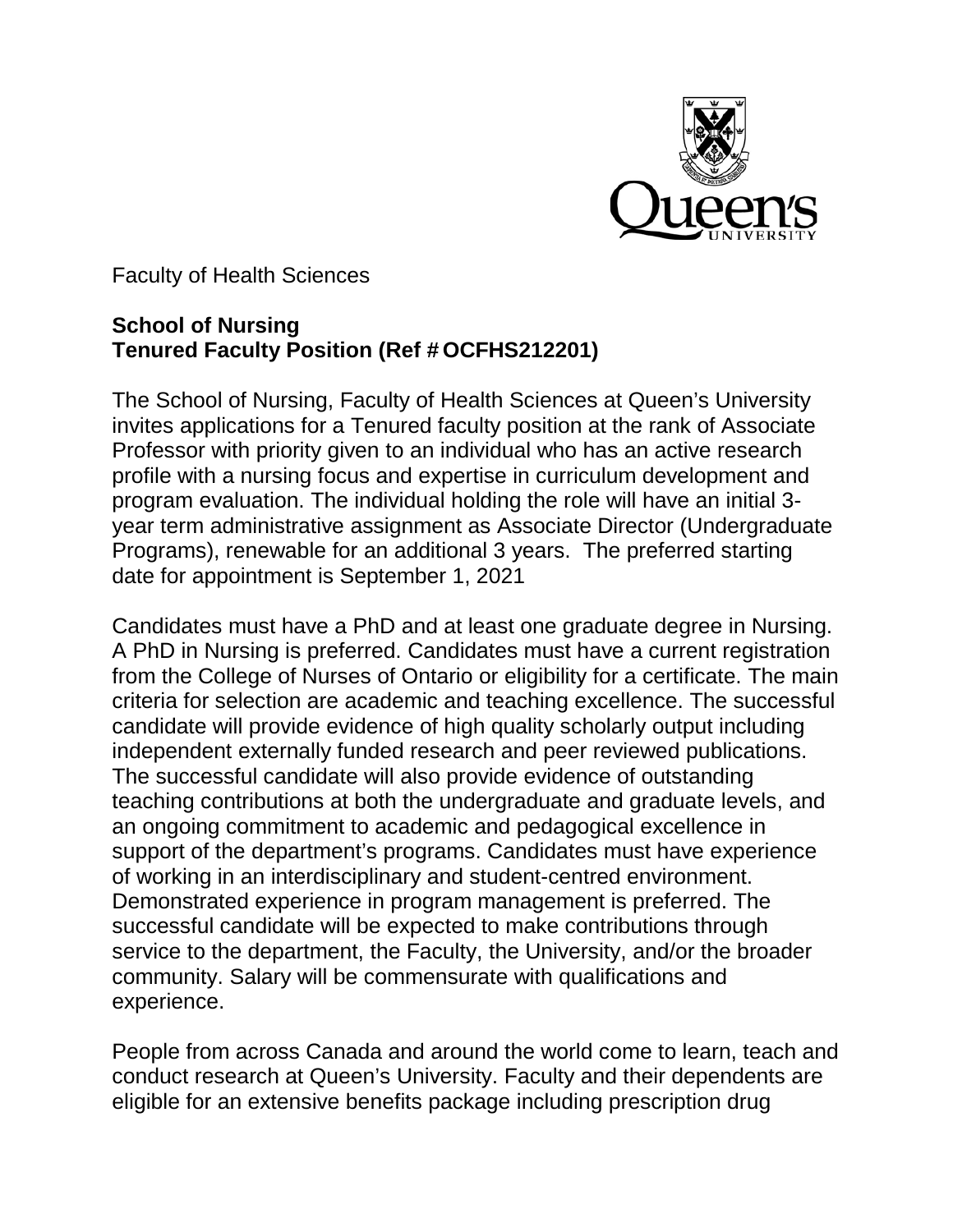coverage, vision care, dental care, long term disability insurance, life insurance and access to the Employee and Family Assistance Program. You will also participate in a pension plan. Tuition assistance is available for qualifying employees, their spouses and dependent children. Queen's values families and is pleased to provide a 'top up' to government parental leave benefits for eligible employees on maternity/parental leave. In addition, Queen's provides partial reimbursement for eligible daycare expenses for employees with dependent children in daycare. Details are set out in the Queen's-QUFA Collective Agreement. For more information on employee benefits, see [Queen's Human Resources.](http://www.queensu.ca/humanresources/)

Additional information about Queen's University can be found on the [Faculty Recruitment and Support](http://www.queensu.ca/facultyrecruitment) website. The University is situated on the traditional territories of the Haudenosaunee and Anishinaabe, in historic Kingston on the shores of Lake Ontario. Kingston's residents enjoy an outstanding quality of life with a wide range of cultural, recreational, and creative opportunities. Visit [Inclusive Queen's](https://www.queensu.ca/inclusive/content/home) for information on equity, diversity and inclusion resources and initiatives.

The University invites applications from all qualified individuals. Queen's is strongly committed to employment equity, diversity and inclusion in the workplace and encourages applications from Black, racialized/visible minority and Indigenous/Aboriginal people, women, persons with disabilities, and 2SLGBTQ+ persons. All qualified candidates are encouraged to apply; however, in accordance with Canadian immigration requirements, Canadian citizens and permanent residents of Canada will be given priority.

To comply with federal laws, the University is obliged to gather statistical information as to how many applicants for each job vacancy are Canadian citizens / permanent residents of Canada. Applicants need not identify their country of origin or citizenship; however, all applications must include one of the following statements: "I am a Canadian citizen / permanent resident of Canada"; OR, "I am not a Canadian citizen / permanent resident of Canada". Applications that do not include this information will be deemed incomplete.

In addition, the impact of certain circumstances that may legitimately affect a nominee's record of research achievement will be given careful consideration when assessing the nominee's research productivity.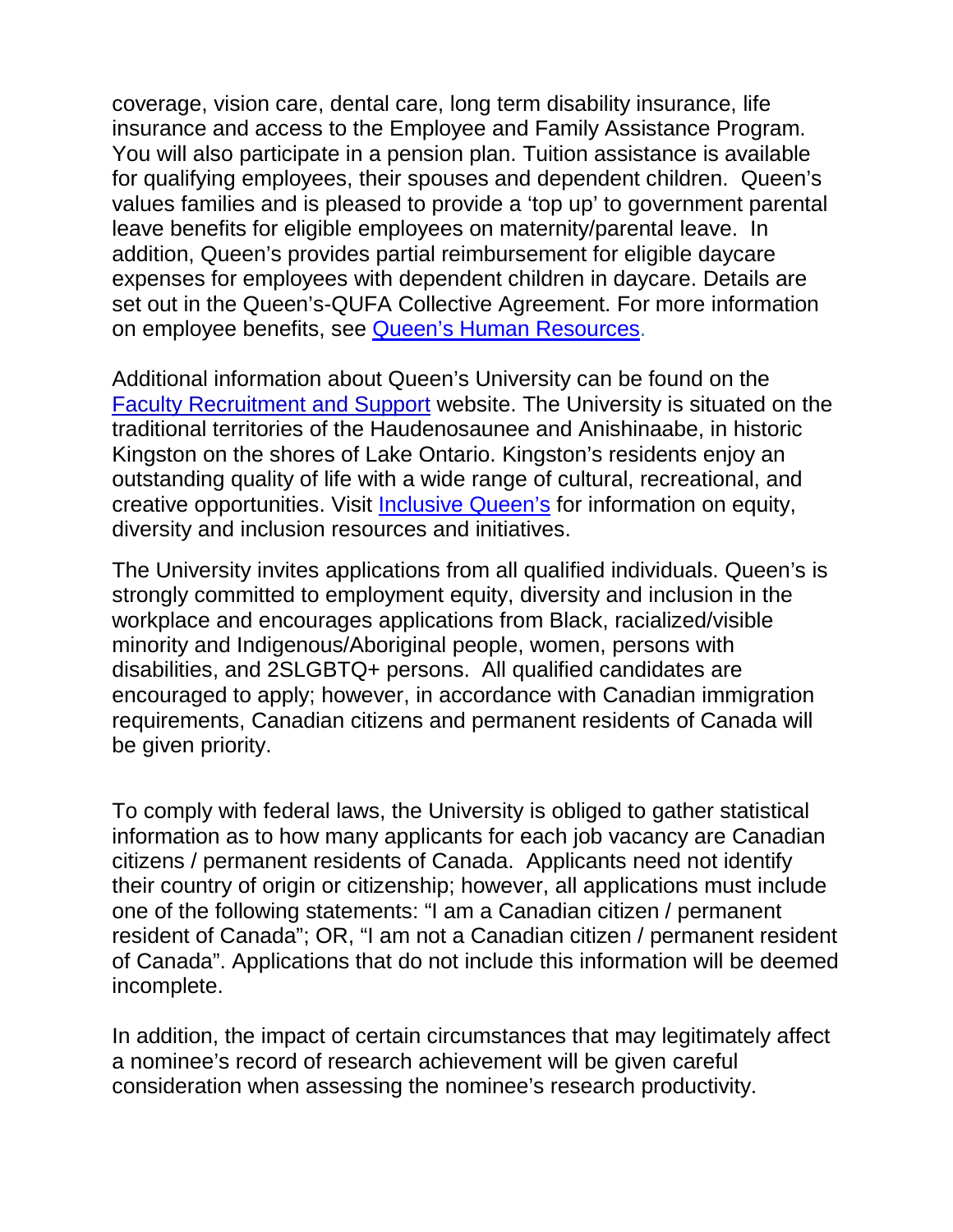Candidates are encouraged to provide any relevant information about their experience and/or career interruptions.

A complete application consists of:

- a cover letter (including one of the two statements regarding Canadian citizenship / permanent resident status specified in the previous paragraph);
- a current Curriculum Vitae (including a list of publications);
- a statement of research interests;
- a statement of teaching interests and experience (including teaching outlines and evaluations if available); and,
- Three letters of reference to be sent directly to Dr. Erna Snelgrove-Clarke, Vice-Dean (Health Sciences) & Director, School of Nursing, Queen's University, Kingston, ON K7L 3N6.

The deadline for applications is **June 30, 2021**. Applications received after the deadline will be reviewed only if the position remains unfilled.. Applicants are encouraged to send all documents in their application package electronically as PDFs to Dr. Snelgrove-Clarke at NURS.APPLY.JOBS@queensu.ca, although hard copy applications may be submitted to:

Dr. Erna Snelgrove-Clarke Vice-Dean (Health Sciences) & Director, School of Nursing 92 Barrie Street Queen's University Kingston, Ontario CANADA K7L 3N6

The University will provide support in its recruitment processes to applicants with disabilities, including accommodation that takes into account an applicant's accessibility needs. If you require accommodation during the interview process, please contact Cindy Palmer in the School of Nursing, at 92 Barrie Street, Kingston, ON, K7L 3N6, phone 613-533-2669 or email cindy.palmer@queensu.ca .

Academic staff at Queen's University are governed by a [Collective](http://queensu.ca/facultyrelations/faculty-librarians-and-archivists/collective-agreement)  [Agreement](http://queensu.ca/facultyrelations/faculty-librarians-and-archivists/collective-agreement) between the University and the [Queen's University Faculty](http://www.qufa.ca/)  [Association \(QUFA\),](http://www.qufa.ca/) which is posted at